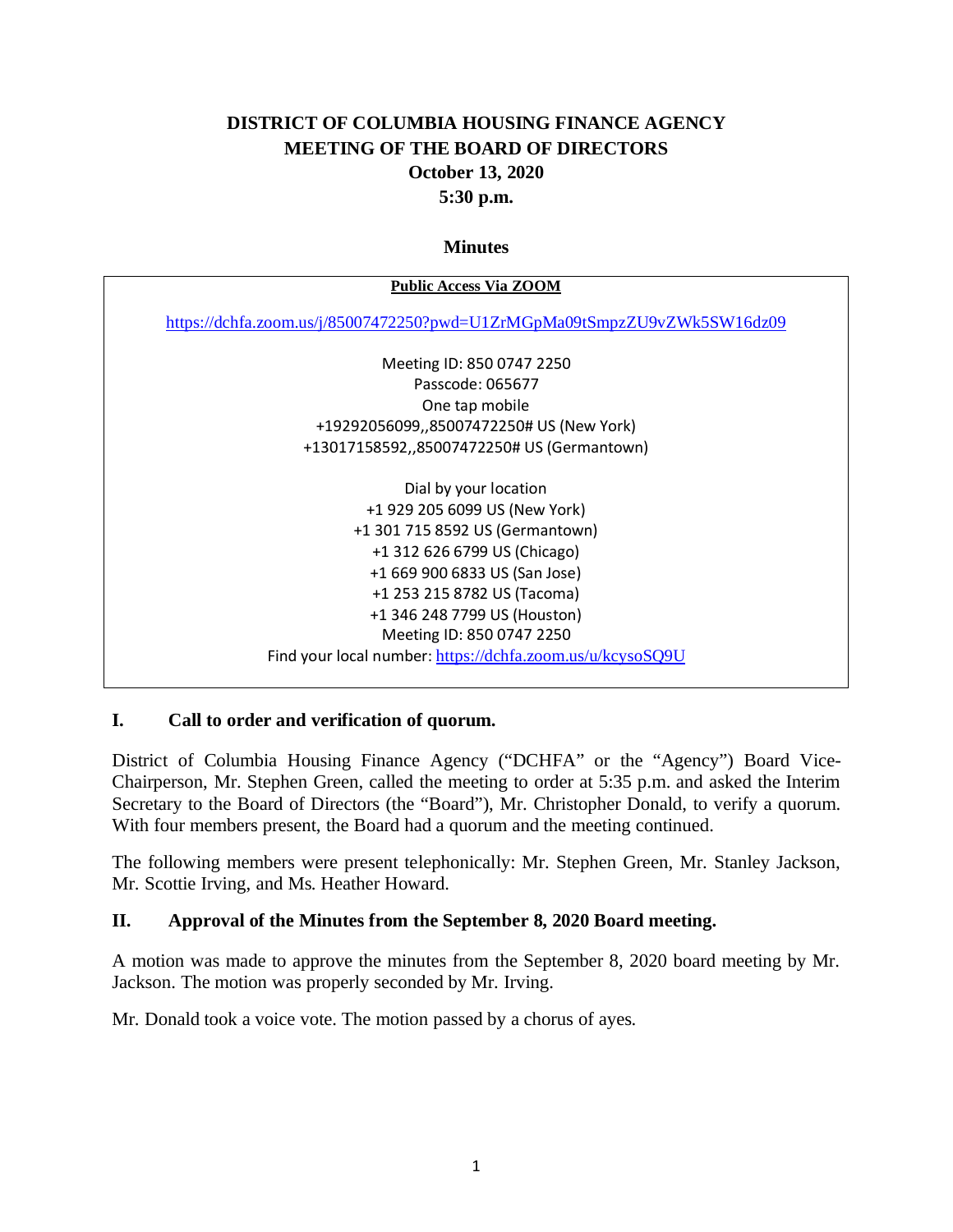### **III. Vote to close meeting to discuss the contract renewal with Goldblatt Martin Pozen, LLP, amendment of the DC MAP Covid-19 Program, and the D Street Townhomes.**

Pursuant to the District of Columbia Administrative Procedure Act, the Chairperson of the Board of Directors called a vote to close the meeting in order to discuss, establish, or instruct the public body's staff or negotiating agents concerning the position to be taken in negotiating the price and material terms regarding the contract renewal of Goldblatt Martin Pozen, LLP, amendment of the DC MAP Covid-19 Program, and the D Street Townhomes. An open meeting would adversely affect the bargaining positions and negotiating strategy of the Agency. (D.C. Code §2-575(b)(2)).

Mr. Green called for a motion to close the meeting. Mr. Jackson made a motion to close the meeting. The motion was properly seconded by Mr. Green. The motion passed by a chorus of ayes.

The meeting was closed at 5:37 p.m. and re-opened at 6:14 p.m.

# **IV. Consideration of DCHFA Resolution No. 2020-13(G) for the contract renewal with Goldblatt Martin Pozen, LLP.**

Ms. Tracy Parker, Senior Assistant General Counsel, Office of the General Counsel ("OGC"), presented the transaction to the Board. The request for the contract renewal with Goldblatt Martin Pozen, LLP follows from multiple contract renewals in the past. Mr. Pozen was selected to serve as counsel to the Board in 2013 and has provided training to the Board members on topics such as the Hatch Act. This year, he plans to continue providing counsel to the Board members with a contract not to exceed \$4,500 per month. The contract will be a simple renewal with all of the same terms.

Ms. Parker concluded her presentation.

Mr. Green opened the floor for questions. There were no questions.

Mr. Green called for a vote to approve DCHFA Resolution No. 2020-13(G) for the contract renewal with Goldblatt Martin Pozen LLP. Mr. Jackson made a motion to approve the resolution; the motion was properly seconded by Ms. Howard. Mr. Donald took a poll vote. The resolution was unanimously approved.

### **V. Consideration of DCHFA Resolution No. 2020-14(G) regarding amendment of the DC MAP Covid-19 Mortgage Assistance Program.**

Mr. Monte Stanford, Chief Operating Officer, Office of Business Operations ("OBO"), presented the transaction to the Board. The purpose of the memorandum is to request approval from the Board of Directors to modify and expand the DC MAP Covid-19 Mortgage Assistance Program to include payment assistance for condominium homeowner association fees.

In June, the Board approved the DC MAP Covid-19 program to provide financial assistance to District homeowners who experienced a loss of income due to Covid-19. The program allows payments for monthly mortgages, interest, principle, and escrow property taxes and insurance.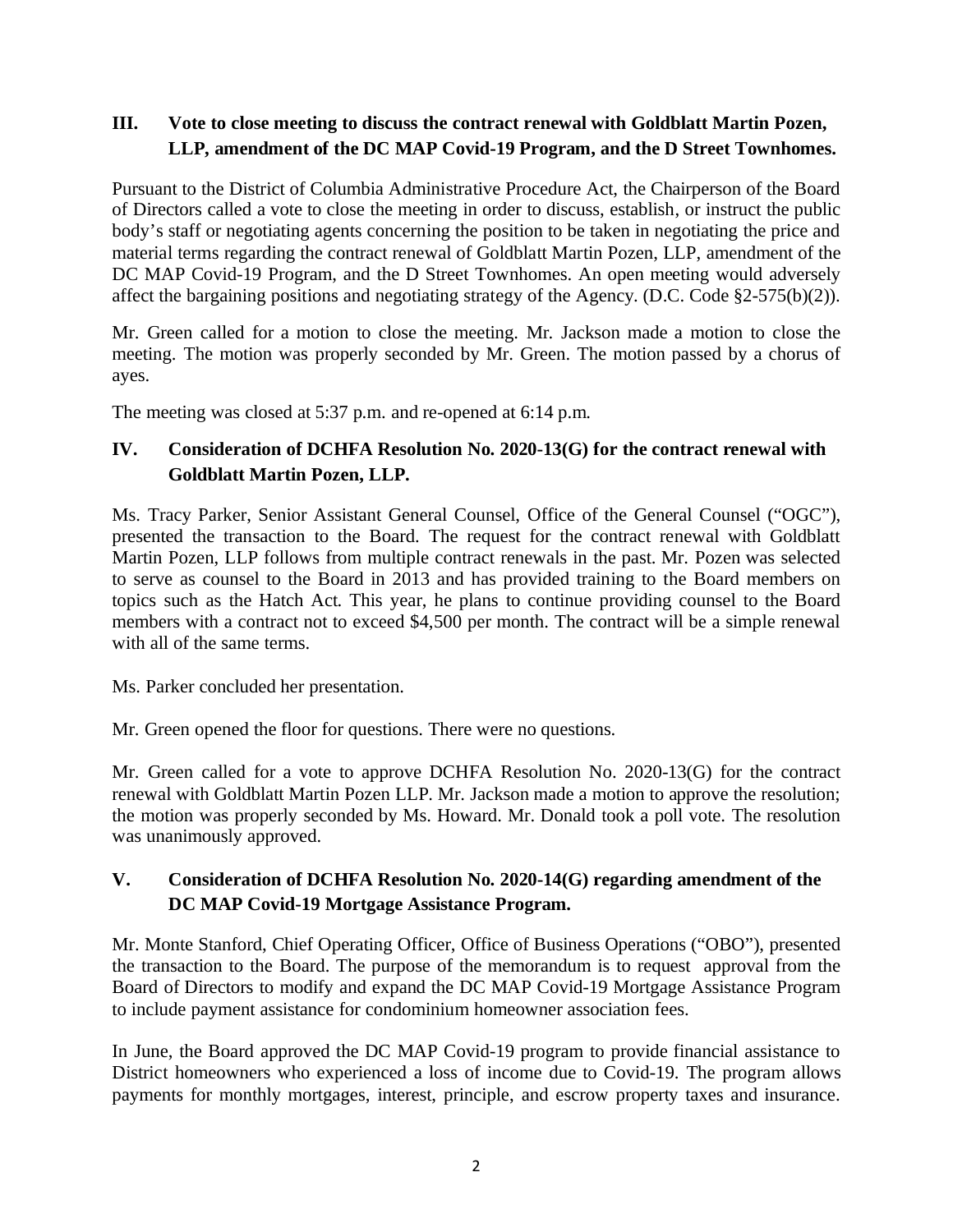The financial assistance takes the form of a zero-interest recourse loan secured by a deed of trust and is subject to monthly certification attesting to the need for ongoing assistance.

The current proposal requests that the program include monthly condominium homeowner association fees as part of the monthly assistance, as these fees can impede a homeowner's ability to avoid foreclosure due to non-payment.

Mr. Stanford concluded his presentation, and opened the floor to questions.

Mr. Green clarified whether the program would maintain the same up-to amount as agreed to in the monthly assistance. Mr. Stanford responded by stating that he is correct.

Mr. Green opened the floor for further questions. There were no further questions.

Mr. Green called for a vote to approve DCHFA Resolution No. 2020-14(G) regarding an amendment of the DC MAP Covid-19 Mortgage Assistance Program. Mr. Irving made a motion to approve the resolution; the motion was properly seconded by Mr. Jackson. Mr. Donald took a poll vote. The resolution was unanimously approved.

## **VI. Consideration of DCHFA Resolution No. 2020-15(G) regarding the D Street Townhomes HIP Project.**

Mr. Rodney Dew, Senior Analyst, Multifamily Lending and Neighborhood Investments ("MLNI") presented the transaction to the Board. The MLNI staff recommended to the DCHFA Board of Directors to approve an equity investment in the D Street Townhomes (the "Project") in an amount not to exceed \$1.3 million. The project will be financed with a construction loan of \$8.4 million in addition to HIP sponsor equity. The Project requires no subsidy from the District.

D Street Townhomes is a 31 unit ground-up development opportunity on a 1.27 acre parcel in the Marshall Heights neighborhood. HIP and H2 Development were approached by the landowner, H Street CDC, about an off market purchase of property based on the Cynthia Townhomes project. This project site is three blocks from the Cynthia Townhomes project and will continue the existing momentum in the Marshall Heights neighborhood.

HIP D Street Partners will be a joint venture between HIP and 5403 D Street Partners, LLC. 5403 D Street Partners LLC will serve as a major member of the joint venture and is comprised of H2 Development and Asset Management Consulting. H2 Development is led by Harvey Yancy and Asset Management Consulting is led by Tessa Edison.

The project will be the Agency's fifth transaction with H2 Development, and the second with Asset Management Consulting. The development plan is the construction of two rows of three story slab-on-grade townhomes with three and four bedroom units. Each townhome will have three bedrooms, a garage for off-street parking, and a similar but updated design from the Cynthia Townhomes project. The development is designed as by-right and would require no zoning changes or relief from the District. The development team has opted to use blueprints, a robotics panelized offsite construction system. The scale of the development makes the blueprint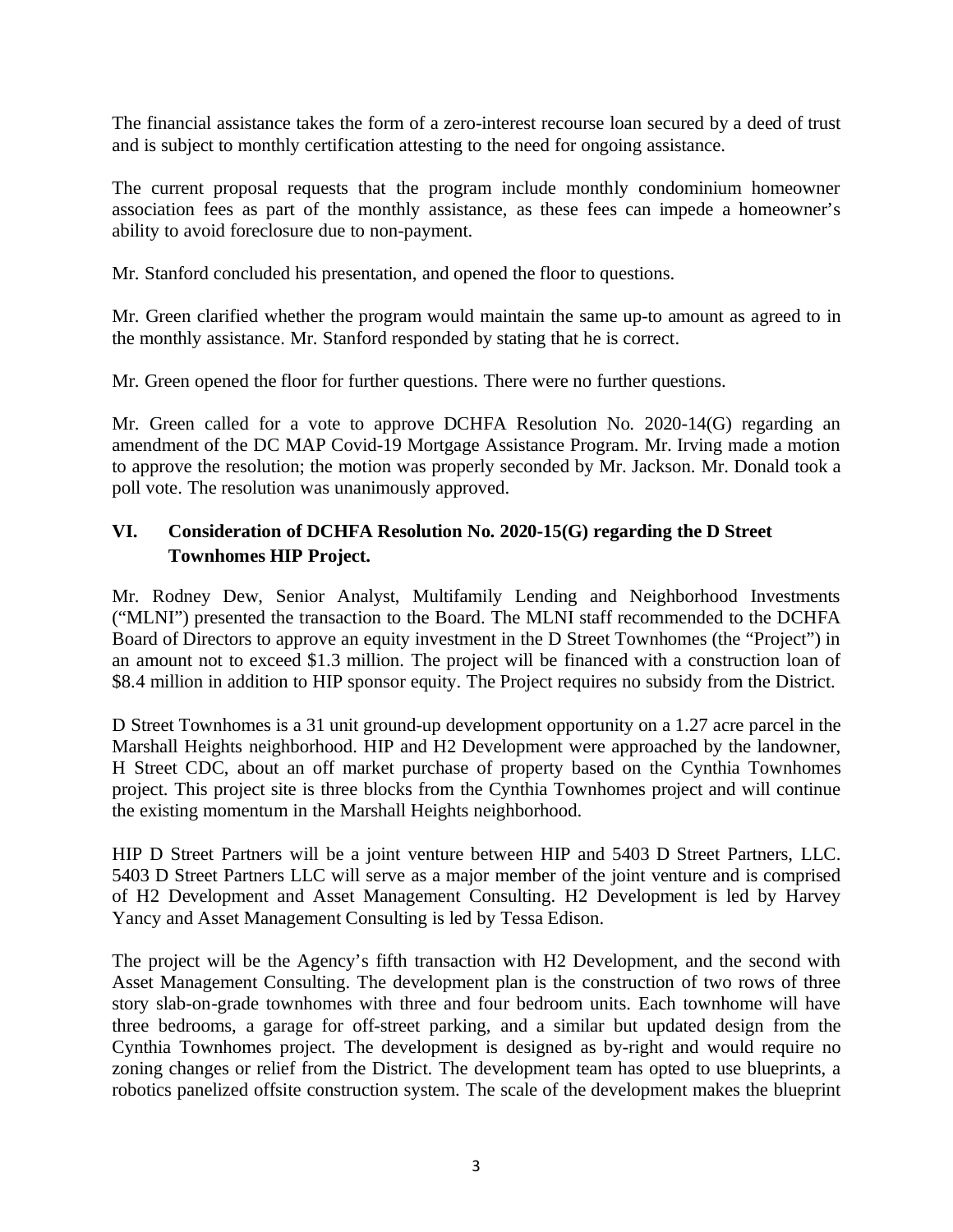system efficient for cost schedule and risk management. Units will be offered to potential purchasers in phases to manage the market risk. H2 Design Build, a Certified Business Enterprise ("CBE") located in Ward 4 will serve as the general contractor on the project and will utilize the scale and scope of this project to provide opportunities to oversee the ease of performance. The Project will have 28 units restricted to 120 percent of Median Family Income ("MFI"), and three units that are restricted to 80 percent of the MFI. The 120 percent units are underwritten at a sales price of \$500,000 after the \$20,000 HIP down payment assistance. The Inclusionary Zoning ("IZ") units are underwritten to \$341,700.

Mr. Dew concluded his presentation, opened the floor for questions, and introduced members on the development team: Harvey Yancy with H2 Development and Tessa Edison with Asset Management Consulting.

Mr. Green asked the development team if a phase one environmental report was completed. Mr. Yancy responded by stating that the phase one environmental report has been completed.

Mr. Green also asked what was stated on the environmental report. Mr. Yancy responded by stating that the dirt and the soil are fine because they are doing slab on grade construction similar to Cynthia Townhomes.

Mr. Green also asked if there were any issues on the environmental report. Mr. Yancy responded by stating not at all.

Mr. Green opened the floor for any further questions. There were no further questions.

Mr. Green called for a vote to approve DCHFA Resolution No. 2020-15(G) regarding the D Street Townhomes HIP Project. Mr. Irving made a motion to approve the resolution; the motion was properly seconded by Mr. Jackson. Mr. Donald took a poll vote. The resolution was unanimously approved.

### **VII. Other Business**

There was no other business.

### **VIII. Interim Executive Director's Report.**

There was no Interim Executive Director's Report.

### **IX. Adjournment.**

Mr. Green called for a motion to adjourn the meeting. Mr. Jackson made a motion and that motion was properly seconded by Mr. Green.

The motion passed by a chorus of ayes.

The meeting was adjourned at 6:28 p.m.